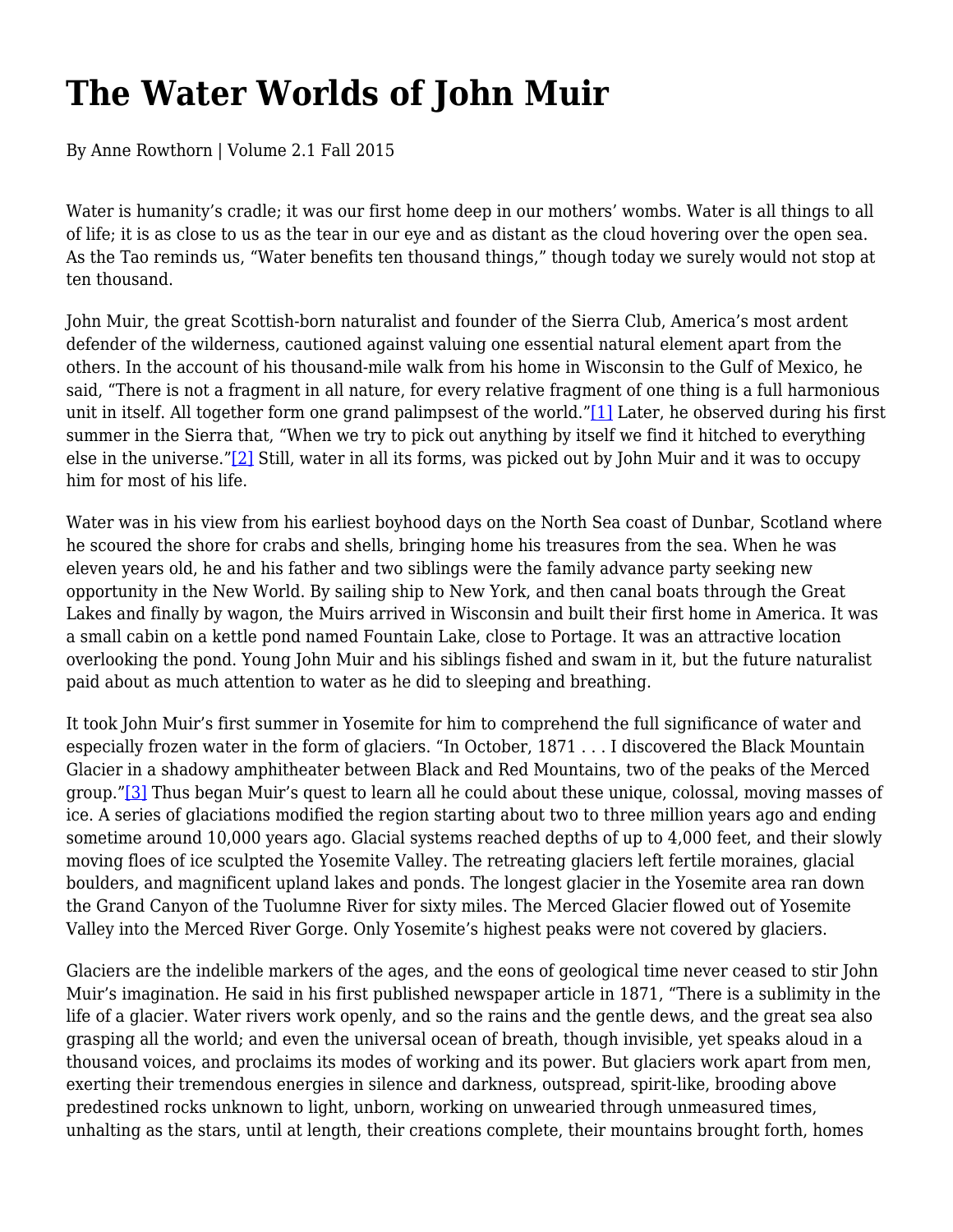made for the meadows and the lakes, and fields for waiting forests, calm as when they came as crystals from the sky, they depart." $[4]$ 

Yosemite's lush valleys, moraines, waterfalls, verdant upland pastures were all sculptured by glaciers. Muir was so captivated by the effects of glacial action in Yosemite and how they fashioned the terrain that his sense of curiosity stoked his desire to seek what he described as "living glaciers," glaciers that were still carving Earth's landscape. Alaska would be the location where the action of living glaciers could be best observed. In his seven trips to the Land of the Midnight Sun, Muir never ceased to be energized by Alaska's pristine land and seascapes—fresh air, tall trees, rushing rivers and waterfalls, abundant wildlife, and especially the glaciated landscape. Having spent the day canoeing between the head of the Wrangell Narrows and Cape Fanshaw, he recorded in his journal, "[One] learns that the world, though made, is being made; that this is still the morning of creation, that mountains and valleys long since conceived and now being born, channels traced for rivers, basins hollowed for lakes; that moraine soil is being ground and outspread for coming grasses . . . building particle on particle, cementing and crystallizing to make mountains, and valleys and plains . . . which like fluent pulsing water, rise in endless rhythm and beauty,"[5]

Water in all its forms not only shaped the landscape of the world, it was to engrave the naturalist's inner landscape and impart a sense of well-being. Muir continuously wanted to be beside water or in it or on it. He had to taste it, feel it, hear it, smell its freshness. He camped by still lakes and the racing streams in Yosemite. He climbed trees in downpours to get the feel of water and wind against his body. He traversed rocky ledges to waterfalls where he silently sat while the mist soaked him through to the skin. Water to John Muir was life-force, source of inspiration, wonder, solace and beauty.

While John Muir might have wished to remain in a state of wonder and profound praise for water, his love for it and for all that was natural and wild catapulted him into the politics of water in the legendary Hetch Hetchy controversy. In 1906, the State of California ceded the Yosemite Valley and the Mariposa Grove to become Yosemite National Park. No sooner were papers signed establishing the park when the great San Francisco earthquake and fire occurred, fueling the city's long-time desire to dam the Hetch Hetchy Valley in Yosemite for a new water supply. Muir, with the backing of the Sierra Club, presented strong opposition to the project. In 1908 he wrote to President Theodore Roosevelt, "There is not in all the wonderful Sierra, or indeed in the world, another so grand and wonderful a block in Nature's handiwork[6]... These sacred mountain temples are the holiest ground that the heart of man has consecrated, and behooves us all faithfully to do our part in seeing that these wild mountain parks are passed on unspoiled to those who come after us."[7] Muir and others believed that the sources for the city's water were sufficient and that to flood and dam the breathtakingly beautiful Hetch Hetchy Valley, said to be lovelier than the Yosemite Valley, would be a travesty.

Unfortunately the odds were against him. Roosevelt left office in 1909 and the powerful Chief United States Forester, Gifford Pinchot, along with the City Supervisors of the City of San Francisco, held sway. Muir said, "Their arguments are curiously like those of the devil . . . These temple destroyers, devotees of raging commercialism, seem to have a perfect contempt for Nature, and, instead of lifting their eyes to the God of the mountains, lift them to the Almighty Dollar. Dam Hetch Hetchy!"[8] In December 1913 the United States Senate passed the enabling bill granting San Francisco full rights to Hetch Hetchy, even though it lay within the National Park. Some said that the loss of this pristine river valley broke John Muir's heart. He died one year later on Christmas Eve.

Like John Muir, we all live in water worlds. The water that courses through our bodies is the water that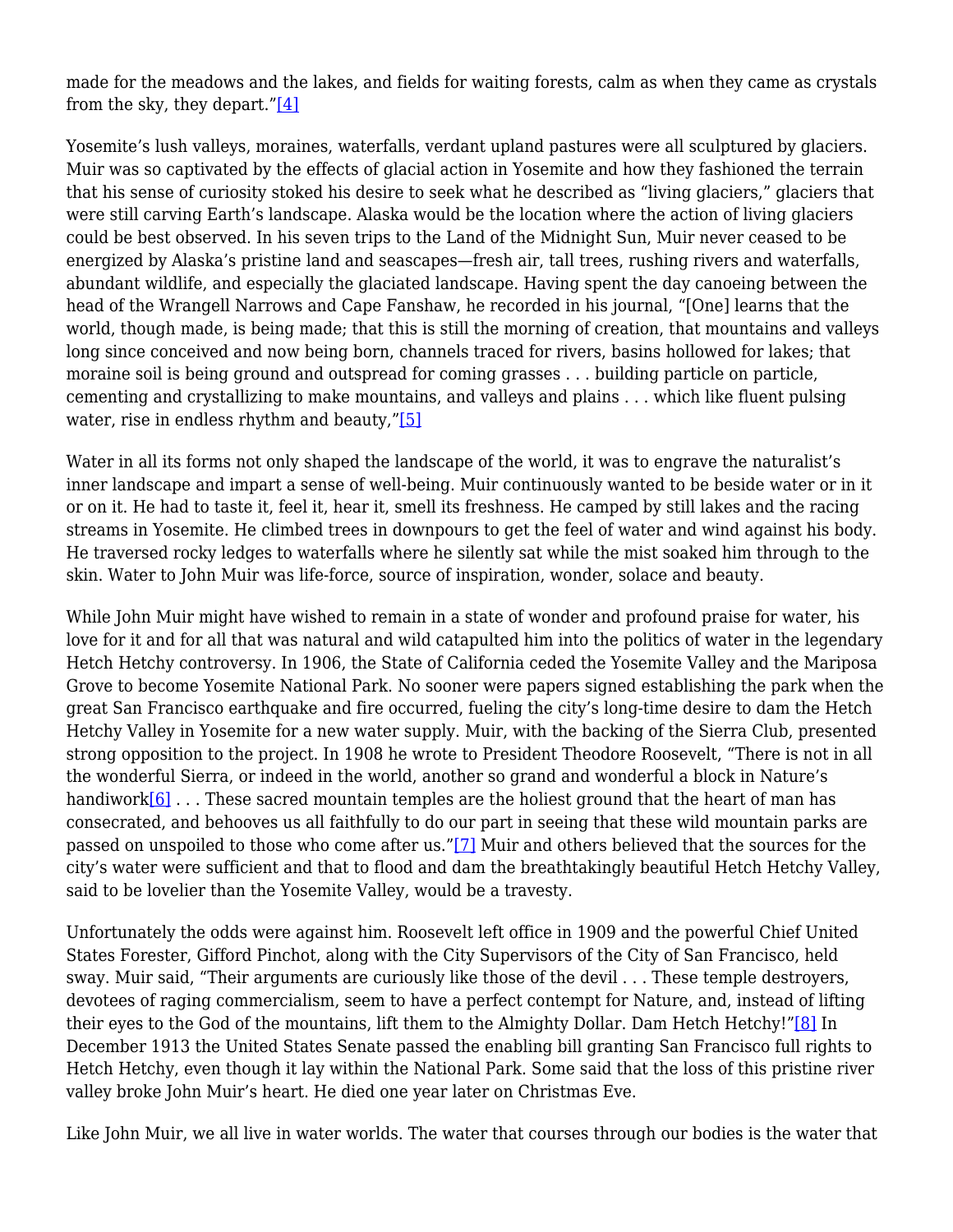upholds and nourishes all that is created, every animal of the land, fish of the sea, bird of the air; every flower, every fern and great towering sequoia. Water created the mountains, plains and valleys of the earth; water is yet creating, never ceasing. Water refreshes the soul and feeds the imagination. Water is life. We need to defend and protect it with our lives. Just as John Muir did. Water. "It is blessed thing to go free in this world, to see God playing upon everything . . . His fingers upon the lightening and torrent, on every wave of sea and sky, and every living thing, making all together sing and shine in sweet accord, the one love-harmony of the Universe."[9]



*Anne Rowthorn, like many mothers and grandmothers of her generation, has worked in a number of venues—teacher at all levels from high school to graduate school, community organizer, professional interviewer at Yale, special-projects writer for the Episcopal Church in the U.S.A. She has a master's degree from Columbia University and a PhD degree from New York University. She has written or compiled twelve books, of late specializing in the area of religion and ecology. Her most recent book is* The Wisdom of John Muir: 100+ Selections from the Letters, Journals and Essays of the Great Naturalist.

## FOOTNOTES

[1] John Muir, *A Thousand-Mile Walk to the Gulf* (Boston: Houghton Mifflin Company, 1966), 164.

[2] John Muir, *My First Summer in the Sierra* (San Francisco: Sierra Club Books, 1988), 110. Original publication, 1911, by Houghton Mifflin.

[3] John Muir, *The Mountains of California* (Boston: Houghton Mifflin, 1894), Chapter 2. Courtesy of the Sierra Club. http://vault.sierraclub.org/john\_muir\_exhibit/writings/the\_mountains\_of\_california/, accessed August 28, 2015.

[4] John Muir, "Yosemite Glaciers," *New York Tribune*, December 5, 1871.

[5] John Muir, Journal entry for July 10, 1879, from *Picturesque California and the Region West of the Rocky Mountains, from Alaska to Mexico* (J. Dewling Publishing Co., 1888). Courtesy of the Sierra Club. http://vault.sierraclub.org/john\_muir\_exhibit/writings/picturesque\_california/, accessed August 19, 2015.

[6] Note: Capitalization and punctuation throughout this article are from the original Muir texts.

[7] John Muir, Letter to Theodore Roosevelt [July 21, 1908], in William Frederic Badè, *The Life and*

*Letters of John Muir* (Boston: Houghton Mifflin Co., 1924), vol. 2, Chapter 18.

[8] John Muir, *The Yosemite,* 1912, Chapter 16. Courtesy of the Sierra Club, http://vault.sierraclub.org/john\_muir\_exhibit/writings/the\_yosemite/chapter\_16.aspx, accessed August

24, 2015.